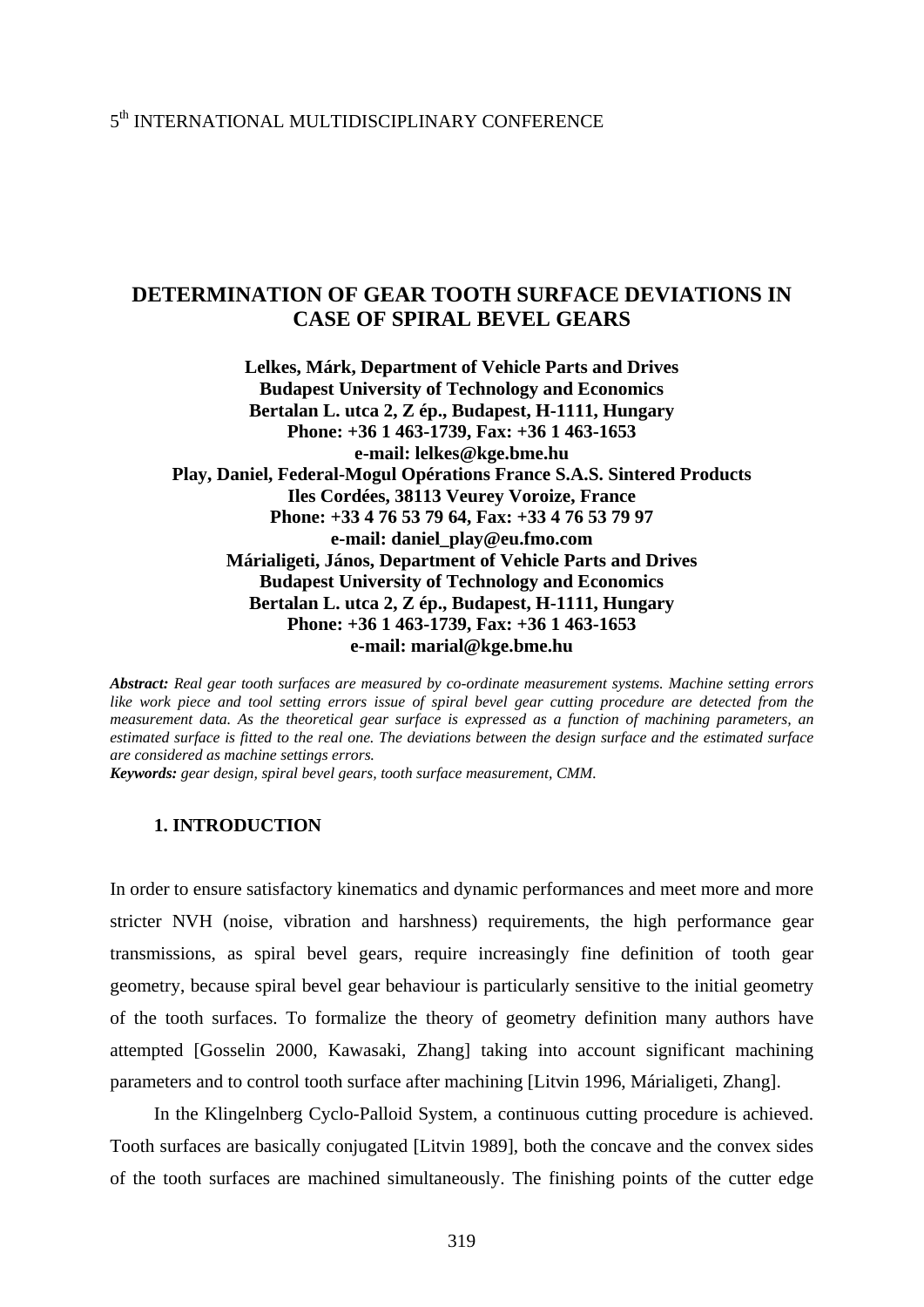trace the longitudinal shape of the tooth surface (Fig. 1.). The extended epicycloid is obtained by a rolling over motion. Obviously, the shape and the orientation of cutter edges govern the final tooth surfaces. The cutter edge is basically orientated to the instantaneous centre of rotation *I* in mean generating point *P* (Fig. 1.).

According to the recent manufacturing development, spiral bevel gear geometry has become more and more sophisticated. Advance of CNC machines and inspection based on coordinate measuring machine give possibilities to identify the cutting errors. Thus the dependence on skilful of workmanship and the trial-and-error method are eliminated. The occurrence of error called error factors [Kawasaki]. After identification of these errors, they will be fed back to the gear cutting process resulting in a more accurate gear.



Fig. 1. Tooth surface longitudinal shape in Klingelnberg Cyclo-Palloid System

## **2. GEAR TOOTH SURFACE INSPECTION**

An inspection method was proposed to identify the error factors of gear tooth surface by Kawasaki. Especially this inspection method is applied to Cyclo-Palloïd Klingelnberg gears. Concept of the inspection is based on CMM measurement of tooth surface points. Theoretical tooth surface as function of machining parameters is estimated by the least square method to define how the theoretical surface fit to the measured data. Any deviation is considered as a machine setting error. The feed back of these errors to the cutting procedure can provide more accurate tooth surfaces.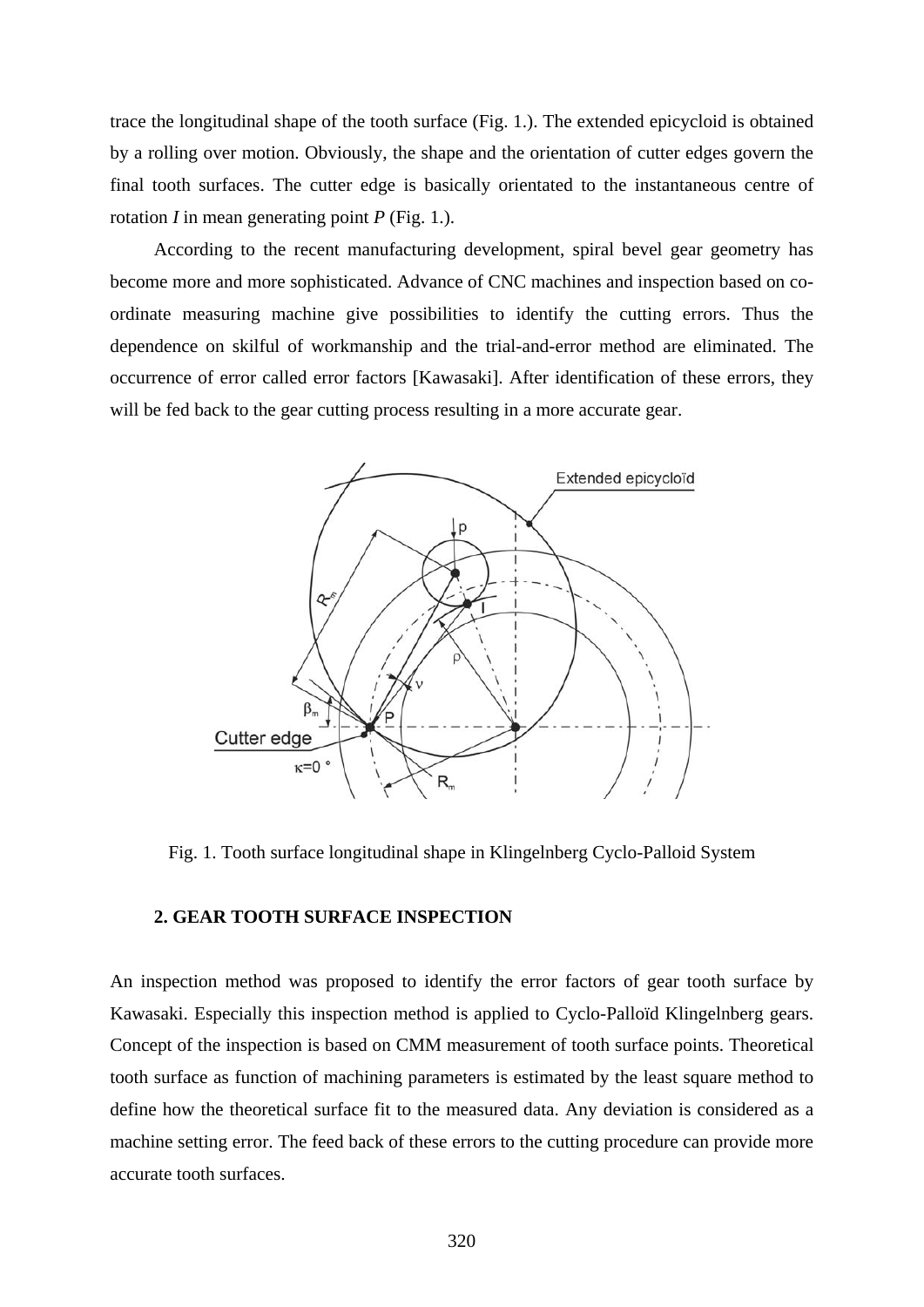We estimate every  $\Delta t$  of each selected machining parameters separately, considering other's fitness accuracy value equals zero. To select error factors, we consider the most significant, which has the smallest value of fitness accuracy, and an error factor is detected.

Measures are affected on the pinion part of a gear set. Two consecutive convex tooth surfaces were measured (Fig. 2.) in 75 (5 $x15$ ) points. This large number of points is necessary to have enough large resolution on the tooth surface, furthermore to avoid measurement errors. Each measure was taken in perpendicular direction to the rotational axis of the pinion, and then residual error, deviation between theoretical and the real tooth surfaces, is presented in a symmetrical grid.



Fig. 2. Measured points on convex tooth surfaces

#### **3. RESULTS**

This inspection method for Klingelnberg's Cyclo-Palloïd spiral bevel gears is proposed to establish a manufacturing validation procedure. Gear parameters are presented in previous publications of the authors [Marialigeti, Lelkes]. The following machining parameters are selected as error factors in spiral bevel gear cutting: machine distance  $M_d$ , head cutter radius  $R_h$ , pressure angle  $\alpha_n$ , pitch cone angle  $\delta_m$ , external cone distance  $R_e$ , and offset distance  $I_x$ along *xs* axis of global co-ordinate system of the machine. Spherical probe radius is  $r_0$ =0,99585 mm. Values of deviation, residual errors, are calculated in measurement points. Each value of fitness accuracy Δ*t* and angle of rotation about gear axis Φ (between theoretical and measured values) were calculated.

Results for convex tooth surfaces 1 are shown in table 1. In both two cases, the offset distance  $I_x$  has the smallest value, thus this parameter should be considered as the best fitted to the measured data.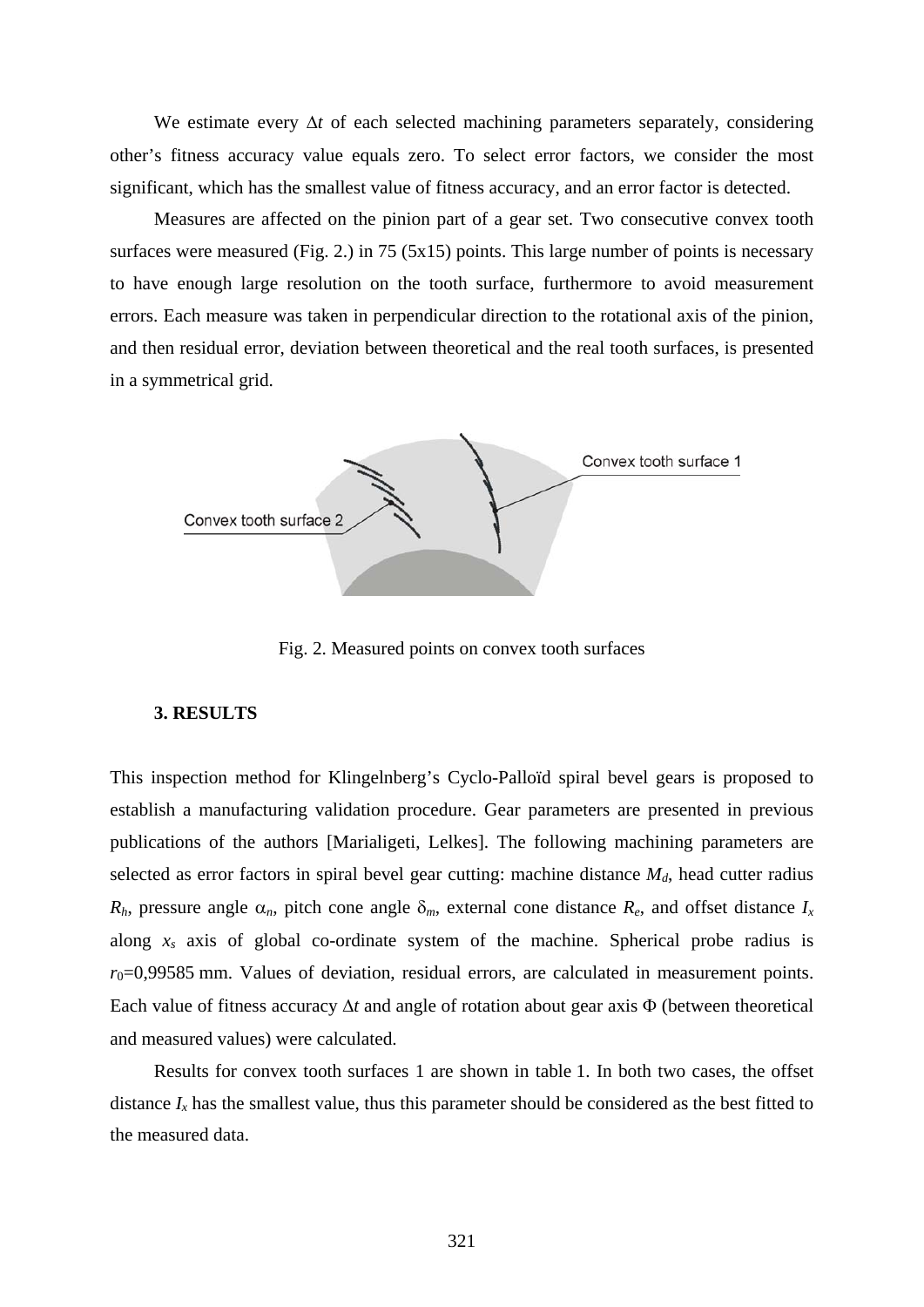| Error factor                  | Error       | $\Phi$ ( $\circ$ ) | $\Delta t$ (µm) |
|-------------------------------|-------------|--------------------|-----------------|
| $M_d$                         | $-0,218$ mm | 57,969             | 18,03           |
| $\alpha_n$                    | 2,563°      | 58,068             | 44,99           |
| $R_h$                         | $0,453$ mm  | 57,611             | 20,36           |
| $\delta_m$                    | $-0,854$ °  | 58,739             | 31,86           |
| $I_x$                         | $0,177$ mm  | 57,927             | 13,73           |
| $R_{\scriptscriptstyle \rho}$ | $-0,256$ mm | 58,130             | 40,25           |

Table 1. Results of the first inspection, convex tooth surface 1

Than, we redo estimation by  $\Delta I_x$  equals 0,177 mm and 0,156 mm, for tooth surface 1 and 2 respectively, so this error factor should equal zero. In addition, we estimate values of  $M_d$ ,  $R_h$ ,  $\alpha_n$ ,  $\delta_m$ , and  $R_e$  parameters separately to determine values of other error factors. Based on the first estimation, we can observe that only one error stays to be significant. Pressure angle  $\alpha_n$ , has the smallest fitness accuracy  $\Delta t$ . Therefore a new estimation is needed to eliminate the effects of setting problem of pressure angle. The other factors of  $M_d$ ,  $R_h$ ,  $\delta_m$ , and *Re* of parameters are now very close to the machining parameter values.

After second estimation, the values of error factors are not considerably higher that they were after the first estimation (Tables 2.), each fitness accuracy has almost the same value. To eliminate the errors corrective cutting is necessary increasing in two machining parameters, as offset distance and pressure angle. Deviation values between theoretical and measured tooth surface show (Fig. 3.) that almost identically positioned peaks can be find on both surfaces. These peaks are not changed by estimation, and they can be as results of machining setting error or heat treatment problem. Thus we should suppose that this pinion would not work properly.

| Error factor   | Error       | Φ (    | $\Delta t$ (µm) |
|----------------|-------------|--------|-----------------|
| $M_d$          | $0,0003$ mm | 57,927 | 13,46           |
| $\it R_h$      | $-0,004$ mm | 57,931 | 13,47           |
| $\mathrm{o}_m$ | $-0.017$ °  | 57,942 | 13,44           |
|                | $0.007$ mm  | 57,925 | 13,46           |

Table 2. Results of the inspection after the second estimation, convex tooth surface 1,  $\Delta I_{x1} = 0,177$  mm,  $\Delta \alpha_{n1} = 2,697$  °

Direction of the cutter edge is not considered as error factor estimation for machining parameters. Since this parameter has important effect on contact pattern localisation [Lelkes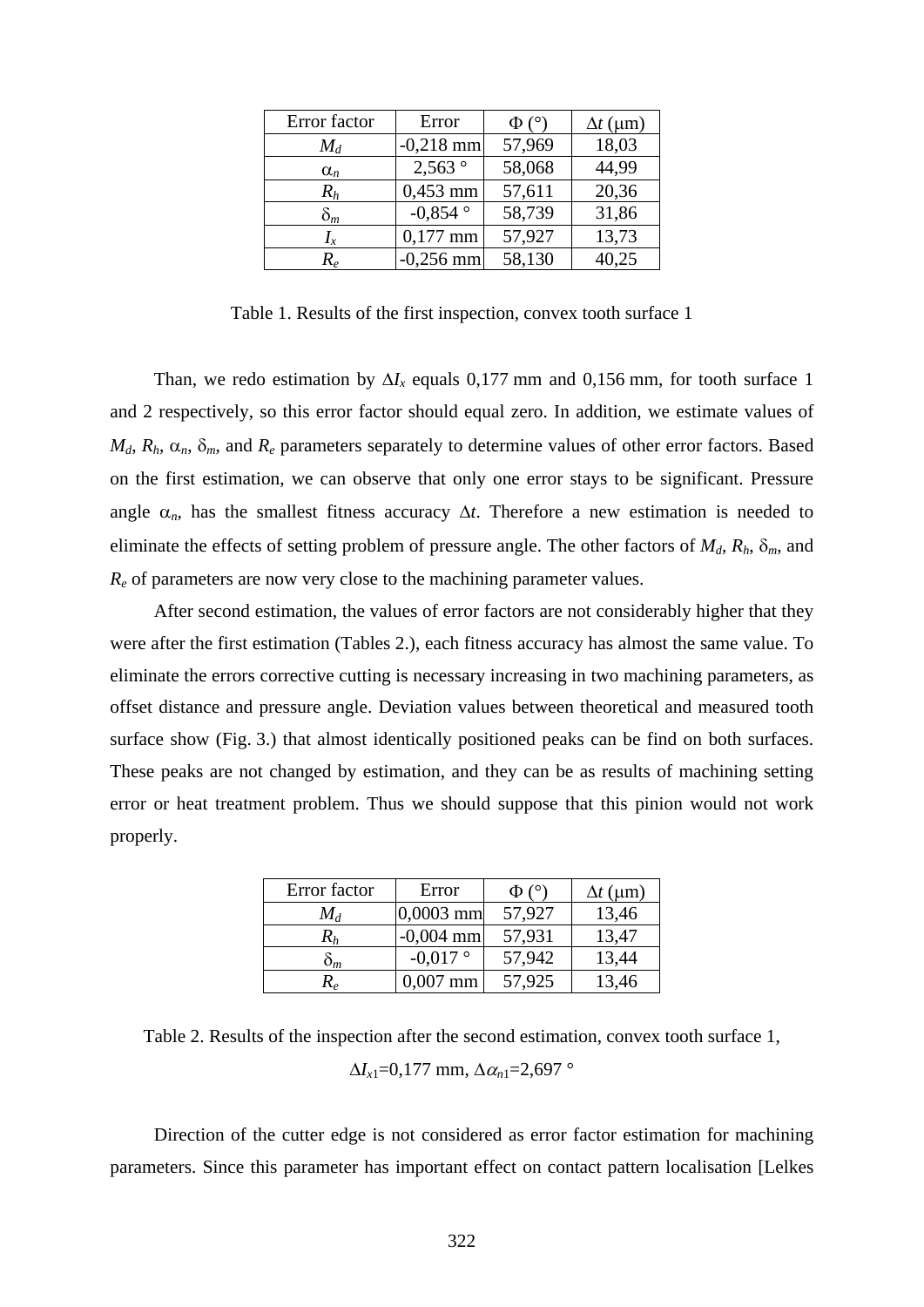2002], the setting of the cutter edge was studied. The angular values of the cutter edge rotation were estimated after estimation of error factors. The angle of rotation  $\kappa$  of the cutter edge equals 0,011 both for tooth surface 1 and 2, thus the cutter edge is well oriented to the instantaneous centre of rotation in the pitch plane in mean generation point *P* (Fig. 1.).



Fig. 3. Deviation values, convex tooth surface 1,  $\Delta I_{x1} = 0.177$  mm,  $\Delta \alpha_{n1} = 2.697$  °

## **4. CONCLUSION**

Numerical determination of deviations of real tooth surfaces from the theoretical ones is applied as a first step to validate the manufacturing accuracy.

Two consecutive tooth surfaces were measured by 3D CMM measurement system in many points to detect machining parameters errors. We observe that error factors are repeating. This is based on the quasi-similar value of error factor related to offset distance and pressure angle. The error factor of offset distance is the most significant. In addition, peaks are shown on both surfaces almost in the same area. These errors of the pinion part predict that the gear set will not probably satisfy NVH requirements during working. Therefore a corrective cutting, with the fed back of significant errors, is necessary to have more accurate gear.

To identify the setting of the cutter edge, rotation value is determined. The cutter edge is not rotated from its basic position.